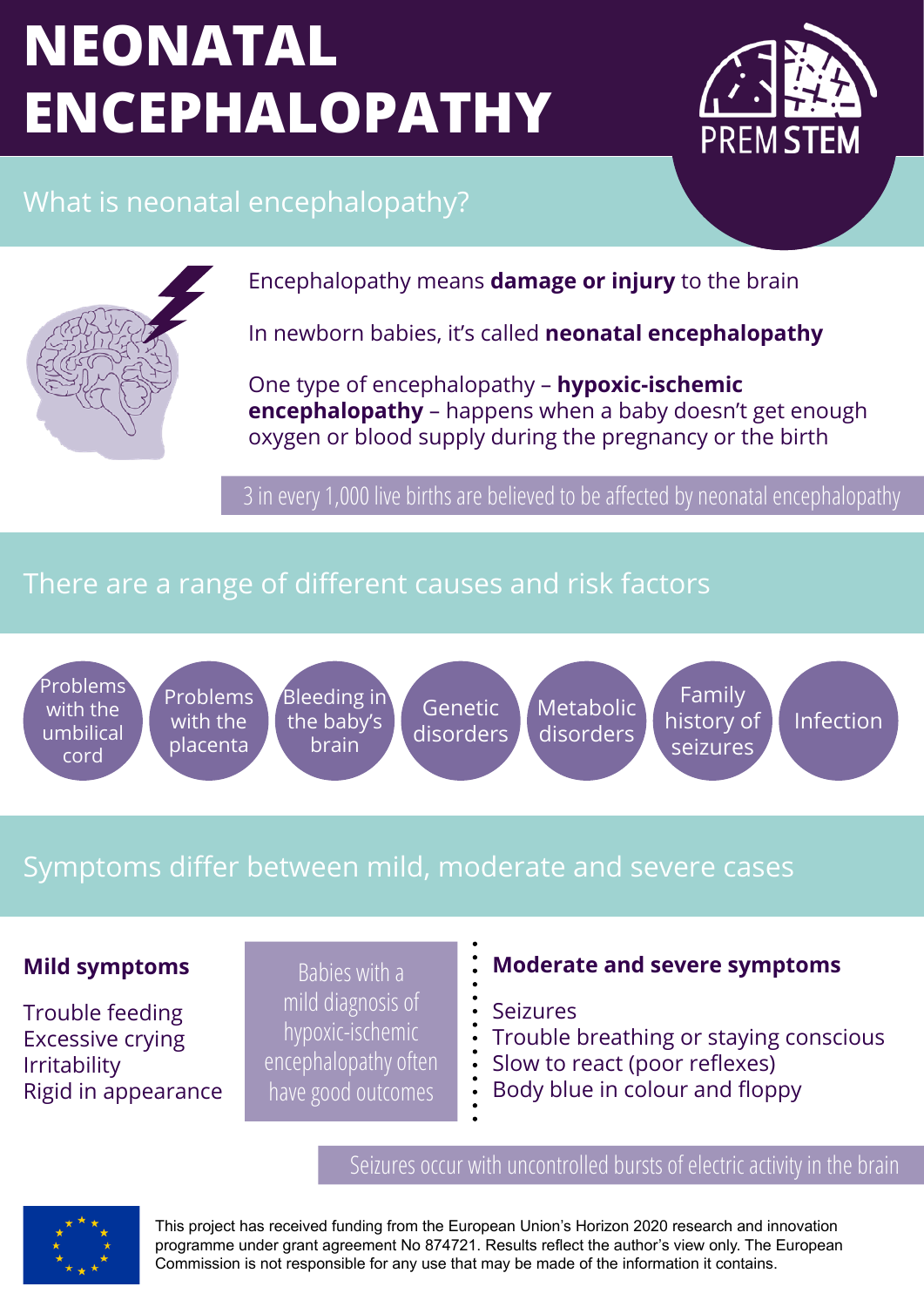# **NEONATAL ENCEPHALOPATHY**



## How do we treat neonatal encephalopathy?



Six hours after injury occurs, the body's cells begin to run out of energy and symptoms of encephalopathy begin to show

Hypoxic-ischemic encephalopathy is the only type of neonatal encephalopathy that has an approved treatment – **therapeutic hypothermia** – and it's only offered to babies with a moderate to severe diagnosis

It's critical to start therapeutic hypothermia in the six-hour window after injury occurs

### What does therapeutic hypothermia involve and what does it do?



Babies usually receive therapeutic hypothermia for three days



It lowers the baby's body temperature to 33.5°c



It slows down the various processes taking place within the cells of the body – including those which are going wrong



It reduces inflammation in the brain, and research is showing that it has a positive effect on the survival of brain cells



Some babies who receive therapeutic hypothermia may need help with their breathing using a ventilator, medication for seizures, or sedatives

The treatment comes with an increased risk of heart or gut issues or blood clots



This project has received funding from the European Union's Horizon 2020 research and innovation programme under grant agreement No 874721. Results reflect the author's view only. The European Commission is not responsible for any use that may be made of the information it contains.